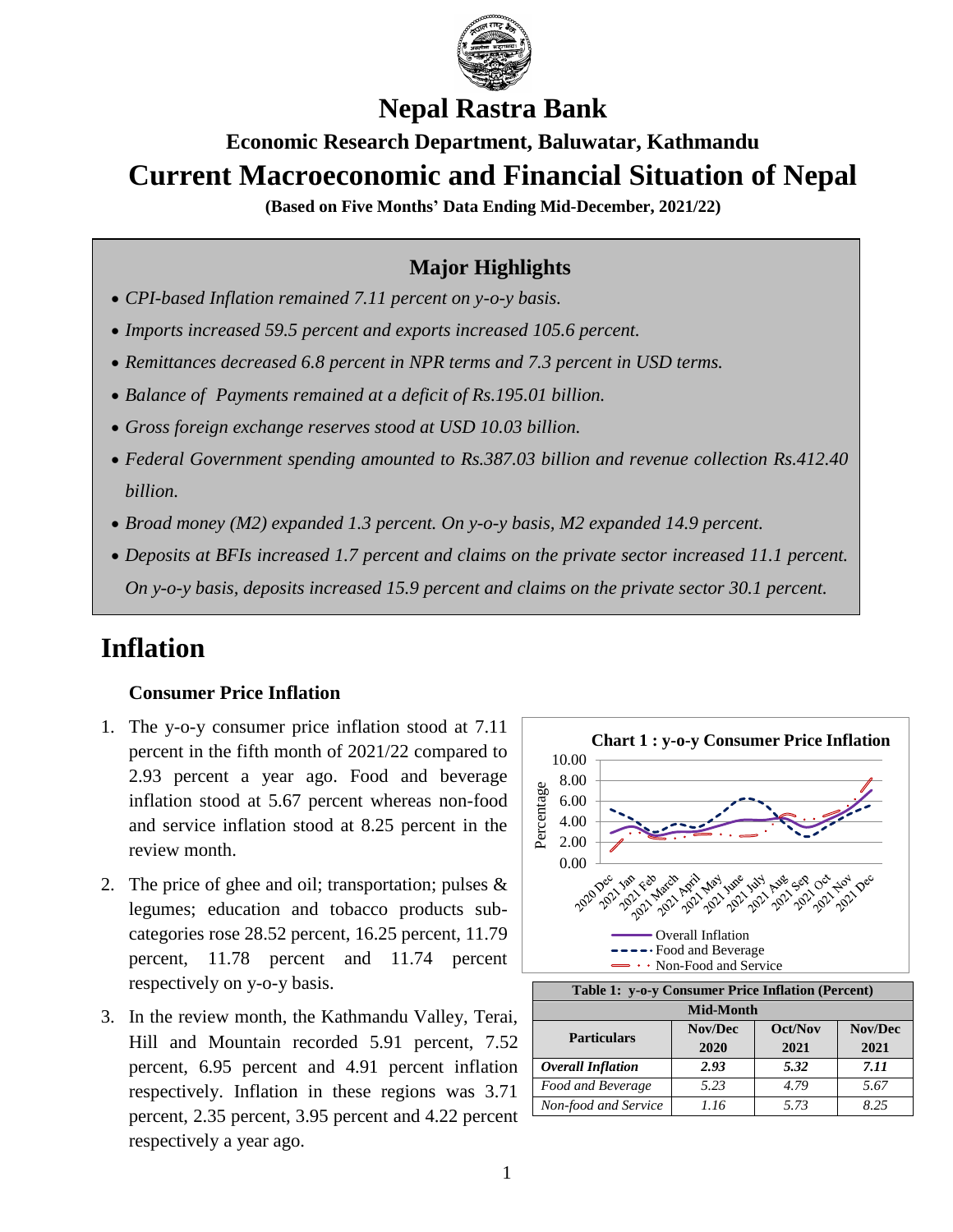#### **Wholesale Price Inflation**

- 4. The y-o-y wholesale price inflation stood at 7.22 percent in the review month compared to 7.46 percent a year ago.
- 5. The y-o-y wholesale price of consumption goods, intermediate goods and capital goods increased 9.22 percent, 6.11 percent and 7.24 percent respectively. The wholesale price of construction materials increased 19.34 percent in the review month.

#### **Salary and Wage Rate Index**

6. The y-o-y salary and wage rate index increased 6.53 percent in the review month. Such a growth rate was 0.99 percent a year ago. In the review month, salary index and wage rate index increased 9.44 and 5.71 percent, respectively.

### **Inflation in Nepal and India**

7. The y-o-y consumer price inflation in Nepal in the fifth month of 2020/21 remained 7.11 percent. Such inflation in India was 5.59 percent in December 2021.

## **External Sector**

#### **Merchandise Trade**

8. During the five months of 2021/22, merchandise exports increased 105.6 percent to Rs.102.92 billion compared to an increase of 5.1 percent in the same period of the previous year. Destination-wise, exports to India and other countries increased 138.0 percent and 28.5 respectively whereas exports to China decreased 1.4 percent. Exports of palm oil, soyabean oil, oil cakes, polyster yarn & thread, jute goods, among others, increased whereas exports of cardamom, tea, zinc sheet, wire, copper wire rod, among others, decreased in the review period.



- 9. During the five months of 2021/22, merchandise imports increased 59.5 percent to Rs.838.41 billion against a decrease of 9.6 percent a year ago. Destination-wise, imports from India, China and other countries increased 44.6 percent, 57.8 percent, and 111.2 percent respectively. Imports of petroleum products, crude palm oil, medicine, transport equipment, vehicle and other parts, crude soyabean oil, among others, increased whereas imports of cement, pulses, molasses sugar, insecticides, tobacco, among others, decreased in the review period.
- 10. Based on customs points, exports from Kanchanpur, Mechi and Nepalgunj Customs Offices decreased whereas exports from all the other customs points increased in the review period. On the import side, imports from all the major customs points increased in the review period.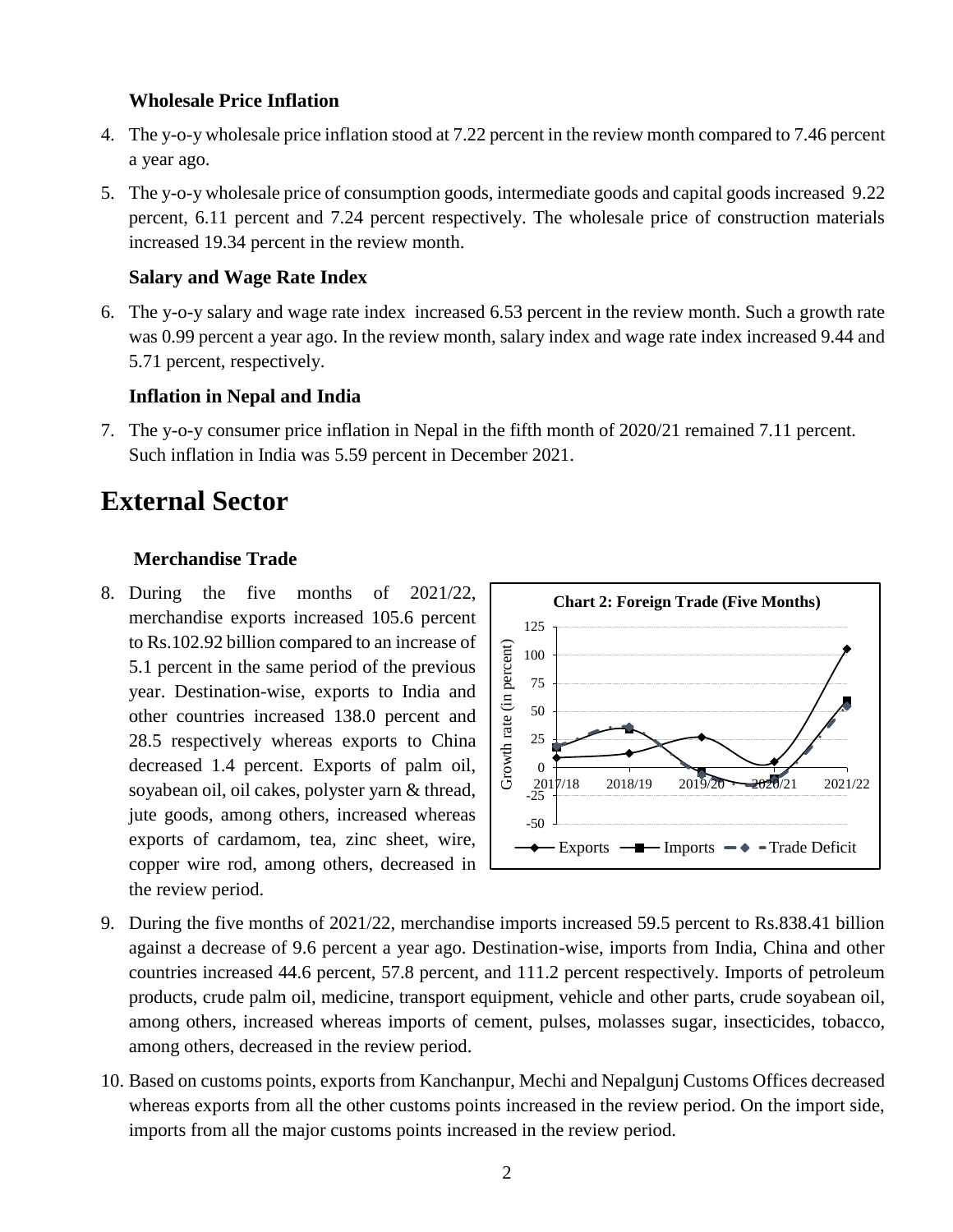- 11. Total trade deficit increased 54.7 percent to Rs.735.49 billion during the five months of 2021/22. Such a deficit had contracted 10.9 percent in the corresponding period of the previous year. The exportimport ratio increased to 12.3 percent in the review period from 9.5 percent in the corresponding period of the previous year.
- 12. During the five months of 2021/22, merchandise imports from India by paying convertible foreign currency amounted Rs.92.34 billion. Such amount was Rs.61.81 billion in the same period of the previous year.

### **Composition of Foreign Trade**

- 13. As per the Broad Economic Categories (BEC), the intermediate and final consumption goods accounted for 47.07 percent and 52.91 percent of the total exports respectively, whereas the ratio of capital goods in total exports remained negligible at 0.02 percent in the review period. In the same period of the previous year, the ratio of intermediate, capital and final consumption goods remained 31.87 percent, 0.76 percent and 67.36 percent of total exports respectively.
- 14. On the imports side, the share of intermediate goods remained 53.8 percent, capital goods 10.9 percent and final consumption goods remained 35.3 percent in the review period. Such ratios were 51.6 percent, 12.4 percent and 36.0 percent respectively in the same period of the previous year.

### **Export-Import Price Index**

15. The y-o-y unit value export price index, based on customs data, increased 11.3 percent and the import price index increased 14.7 percent in the fifth month of 2021/22. The terms of trade (ToT) index decreased 3.0 percent in the review period compared to an increase of 3.8 percent a year ago.

### **Services**

- 16. Net services income remained at a deficit of Rs.38.52 billion in the review period compared to a deficit of Rs.23.55 billion in the same period of the previous year.
- 17. Under the service account, travel income increased 239.8 percent to Rs.7.87 billion in the review period which was Rs.2.32 billion in the same period of the previous year.
- 18. Under the service account, travel payments increased 107.0 percent to Rs.23.83 billion, including Rs.13.53 billion for education. Such payments were Rs.11.51 billion and Rs.9.81 billion respectively in the same period of the previous year.

### **Remittances**

- 19. Remittance inflows decreased 6.8 percent to Rs.388.58 billion in the review period against an increase of 11.0 percent in the same period of the previous year. In the US Dollar terms, remittance inflows decreased 7.3 percent to 3.26 billion in the review period against an increase of 6.4 percent in the same period of the previous year.
- 20. Number of Nepali workers (institutional and individual-new and legalized) taking approval for foreign employment increased significantly to 131,082 in the review period. It had decreased 92.7 percent in the same period of the previous year. The number of Nepali workers (Renew entry) taking approval for foreign employment increased 295.8 percent to 99,580 in the review period. It had decreased 77.3 percent in the same period of the previous year.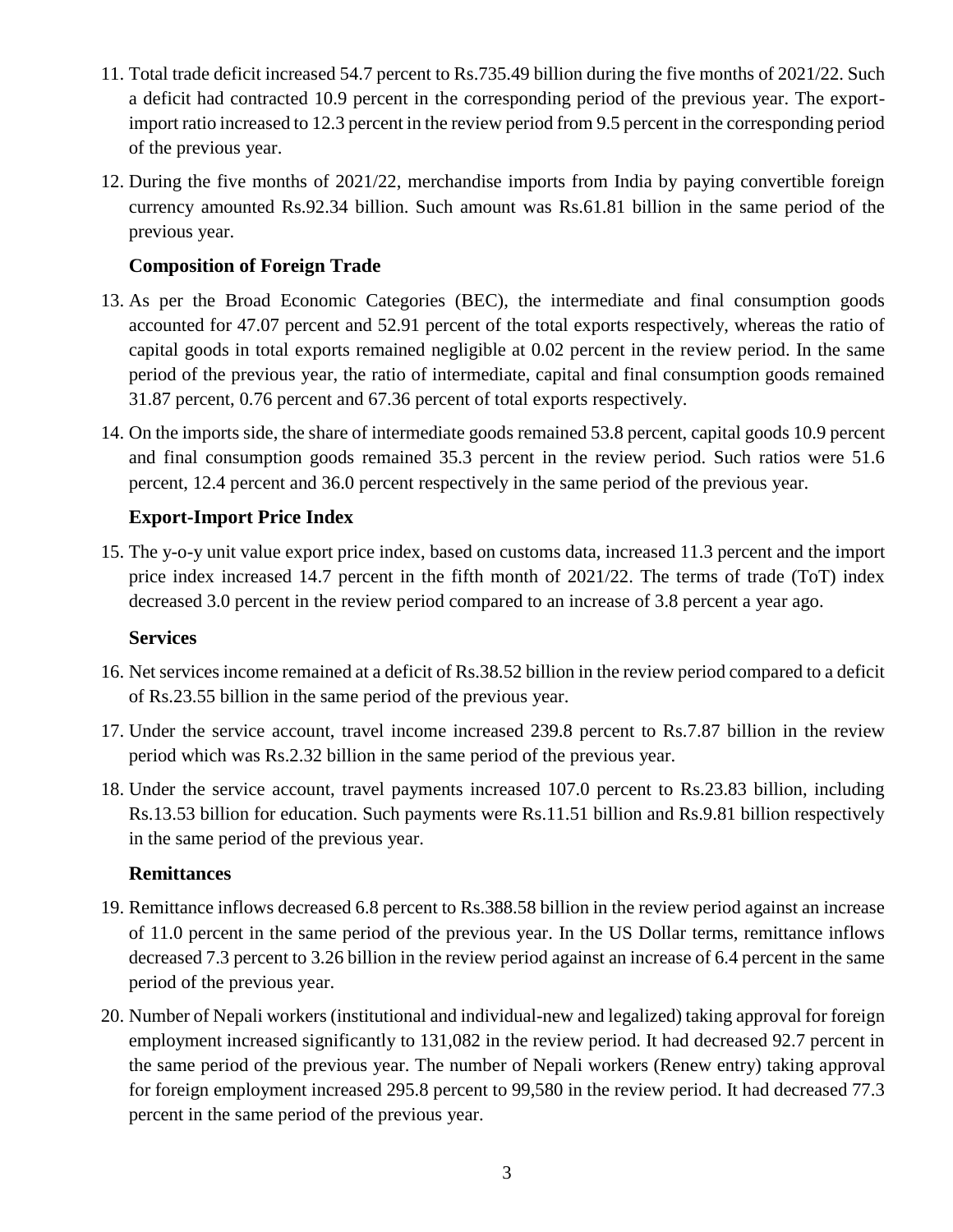21. Net transfer decreased 5.7 percent to Rs.433.92 billion in the review period. Such a transfer had increased 8.5 percent in the same period of the previous year.

### **Current Account and Balance of Payments**

- 22. The current account remained at a deficit of Rs.300.69 billion in the review period compared to a deficit of Rs.23.0 billion in the same period of the previous year. In the US Dollar terms, the current account registered a deficit of 2.52 billion in the review period compared to deficit of 196.6 million in the same period last year.
- 23. In the review period, capital transfer decreased 2.4 percent to Rs.4.64 billion while net foreign direct investment (FDI) increased 57.0 percent to Rs.7.07 billion. In the same period of the previous year, capital transfer and net FDI amounted to Rs.4.75 billion and Rs.4.50 billion respectively.
- 24. Balance of Payments (BOP) remained at a deficit of Rs.195.01 billion in the review period against a surplus of Rs.106.48 billion in the same period of the previous year. In the US Dollar terms, the BOP remained at a deficit of 1.64 billion in the review period against a surplus of 896.5 million in the same period of the previous year.

### **Foreign Exchange Reserves**

- 25. Gross foreign exchange reserves decreased 13.2 percent to Rs.1214.03 billion in mid-December 2021 from Rs.1399.03 billion in mid-July 2021. In the US Dollar terms, the gross foreign exchange reserves decreased 14.7 percent to 10.03 billion in mid-December 2021 from 11.75 billion in mid-July 2021.
- 26. Of the total foreign exchange reserves, reserves held by NRB decreased 12.9 percent to Rs.1084.64 billion in mid-December 2021 from Rs.1244.63 billion in mid-July 2021. Reserves held by banks and financial



institutions (except NRB) decreased 16.2 percent to Rs.129.40 billion in mid-December 2021 from Rs.154.39 billion in mid-July 2021. The share of Indian currency in total reserves stood at 25.1 percent in mid-December 2021.

### **Foreign Exchange Adequacy Indicators**

27. Based on the imports of five months of 2021/22, the foreign exchange reserves of the banking sector is sufficient to cover the prospective merchandise imports of 7.5 months, and merchandise and services imports of 6.8 months. The ratio of reserves-to-GDP (previous fiscal year), reserves-to-imports and reserves-to-M2 stood at 28.5 percent, 56.9 percent and 23.2 percent respectively in mid-December 2021. Such ratios were 32.8 percent, 84.7 percent and 27.1 percent respectively in mid-July 2021.

### **Price of Oil and Gold**

28. The price of oil (Crude Oil Brent) in the international market increased 45.2 percent to US Dollar 73.71 per barrel in mid-December 2021 from US Dollar 50.77 per barrel a year ago. The price of gold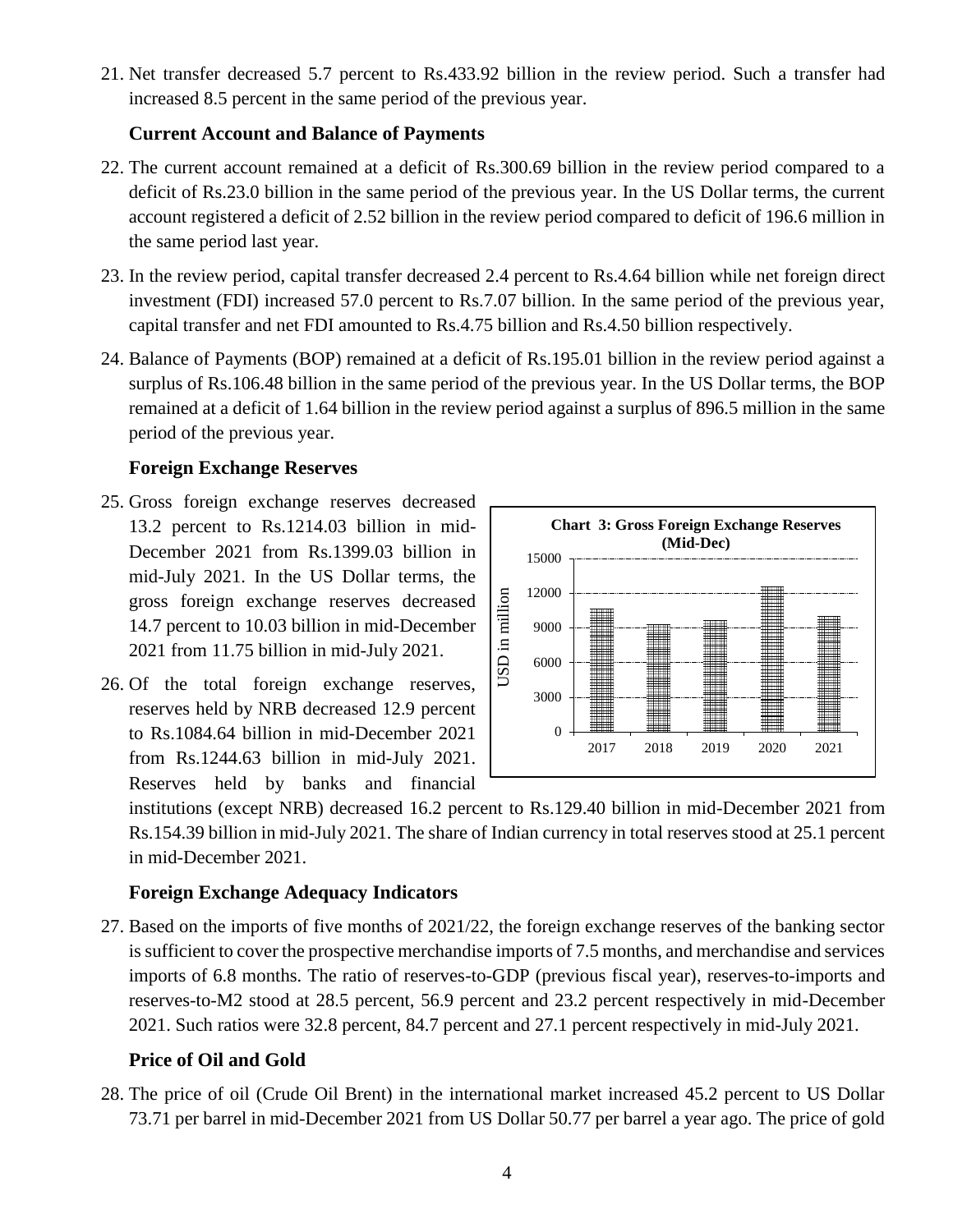decreased 4.4 percent to US Dollar 1768.65 per ounce in mid-December 2021 from US Dollar 1850.65 per ounce a year ago.

### **Exchange Rate**

29. Nepalese currency vis-à-vis the US Dollar depreciated 1.72 percent in mid-December 2021 from mid-July 2021. It had appreciated 2.36 percent in the same period of the previous year. The buying exchange rate per US Dollar stood at Rs.121.09 in mid-December 2021 compared to Rs.119.04 in mid-July 2021.

# **Fiscal Situation**

### **Federal Government**

### **Expenditure and Revenue**

30. In the review period, total expenditure of the federal government according to data of Financial Comptroller General Office (FCGO), Ministry of Finance, stood at Rs.387.03 billion. The recurrent expenditure, capital expenditure and financing expenditure amounted to Rs.317.33 billion, Rs.28.40 billion

| <b>Table 2: Government Expenditure and Revenue</b><br><b>(First Five Months)</b> |         |                                |                                    |         |         |  |
|----------------------------------------------------------------------------------|---------|--------------------------------|------------------------------------|---------|---------|--|
| <b>Particulars</b>                                                               |         | <b>Amount (Rs. in Billion)</b> | <b>Percentage</b><br><b>Change</b> |         |         |  |
|                                                                                  | 2076/77 | 2077/78                        | 2078/79                            | 2077/78 | 2078/79 |  |
| <b>Total Expenditure</b>                                                         | 298.71  | 328.45                         | 387.03                             | 10.0    | 17.8    |  |
| Recurrent Expenditure                                                            | 246.93  | 280.74                         | 317.33                             | 13.7    | 13.0    |  |
| Capital Expenditure                                                              | 37.61   | 35.94                          | 28.40                              | $-4.4$  | $-21.0$ |  |
| <b>Financial Management</b>                                                      | 14.17   | 11.77                          | 41.30                              | $-16.9$ | 250.9   |  |
| <b>Total Revenue</b>                                                             | 308.82  | 301.29                         | 412.40                             | $-2.4$  | 36.9    |  |

Source: Financial Comptroller General Office

and Rs.41.30 billion respectively in the review period (Table 2).

- 31. In the review period, revenue mobilization (including the amount to be transferred to provincial and local governments) stood at Rs.412.40 billion (Table 2). The tax revenue and non tax revenue amounted Rs.380.23 billion and Rs.32.17 billion respectively in the review period.
- 32. In the review period, domestic debt mobilization of federal government amounted Rs.6.0 billion through treasury bills.

### **Cash Balance**

33. Balance at various accounts of the GoN maintained with NRB remained Rs.291.19 billion (including Provincial government and Local Authorities Account) in mid-Dec 2021 compared to Rs.194.70 billion in mid-July 2021.

### **Provincial Government**

34. In the review period, total resource mobilization of provincial governments remained Rs.58.84 billion. The federal government transferred Rs.41.34 billion as grants and revenue from federal divisible fund to provincial governments and the provincial governments mobilized Rs.17.50 billion in terms of revenue and other receipts in the review period. In the review period, total expenditure of provincial governments stood at Rs.27.61 billion.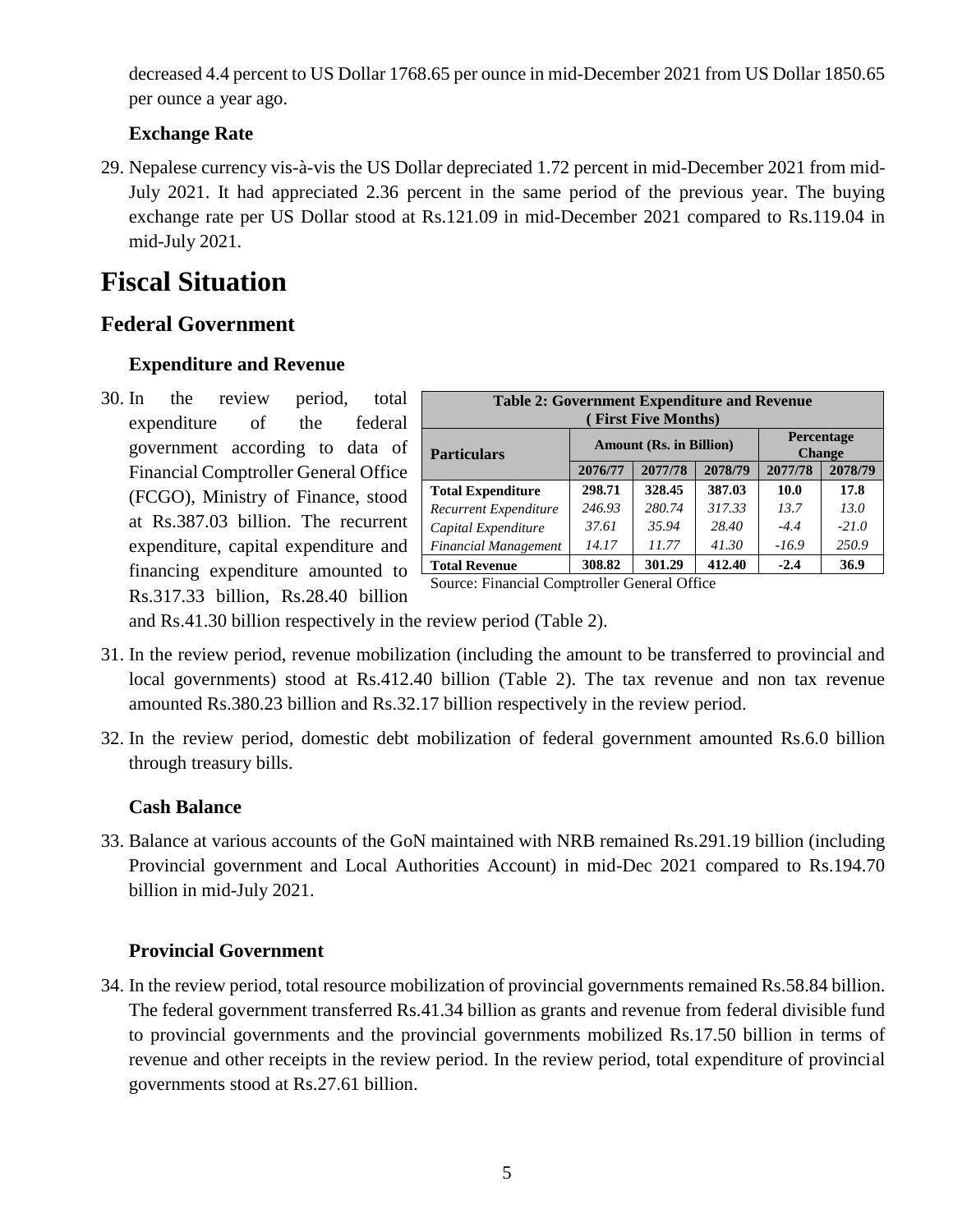## **Monetary Situation**

### **Money Supply**

- 35. Broad money (M2) increased 1.3 percent in the review period compared to the growth of 7.4 percent in the corresponding period of the previous year. On y-o-y basis, M2 expanded 14.9 percent in mid-December 2021.
- 36. The net foreign assets (NFA after adjusting foreign exchange valuation gain/loss) decreased Rs. 195 billion (14.6 percent) in the review period in contrast to an increase of Rs.106.48 billion (8.0 percent) in the corresponding period of the previous year.



37. Reserve money decreased 11.5 percent in the review period compared to a decrease of 5.5 percent in the corresponding period of the previous year. On y-o-y basis, reserve money decreased 1.5 percent in mid-December 2021.

### **Domestic Credit**

- 38. Domestic credit increased 7.1 percent in the review period compared to an increase of 6.1 percent in the corresponding period of the previous year. On y-o-y basis, domestic credit increased 28.5 percent in mid-December 2021.
- 39. Monetary Sector's claims on the private sector increased 11.1 percent in the review period compared to an increase of 7.9 percent in the corresponding period of the previous year. On y-o-y basis, such claims increased 30.2 percent in mid-December 2021.

### **Deposit Mobilization**

- 40. Deposits at Banks and Financial Institutions (BFIs) increased 1.7 percent in the review period compared to an increase of 6.5 percent in the corresponding period of the previous year. On y-o-y basis, deposits at BFIs expanded 15.9 percent in mid-December 2021.
- 41. The share of demand, saving, and fixed deposits in total deposits standsat 7.1 percent, 31.5 percent and 54.3 percent respectively in mid-December 2021. Such shares were 8.1 percent, 33.1 percent and 50.0 percent respectively a year ago.

| <b>Table 3: Deposits at Banks and Financial</b><br><b>Institutions (Percentage Share)</b> |                 |      |                     |      |  |  |  |
|-------------------------------------------------------------------------------------------|-----------------|------|---------------------|------|--|--|--|
|                                                                                           | <b>Mid-July</b> |      | <b>Mid-December</b> |      |  |  |  |
| <b>Deposits</b>                                                                           | 2020            | 2021 | 2020                | 2021 |  |  |  |
| Demand                                                                                    | 10.0            | 10.4 | 8.1                 | 7.1  |  |  |  |
| Saving                                                                                    | 31.9            | 34.2 | 33.1                | 31.5 |  |  |  |
| Fixed                                                                                     | 48.6            | 47.0 | 50.0                | 54.3 |  |  |  |
| Other                                                                                     | 9.5             | 8.4  | 8.8                 | 7.1  |  |  |  |

42. The share of institutional deposits in total deposit of BFIs stands at 39.0 percent in mid-December 2021. Such a share was 42.7 percent in mid-December 2021. Other | 9.5 | 8.4 | 8.8 | 7.1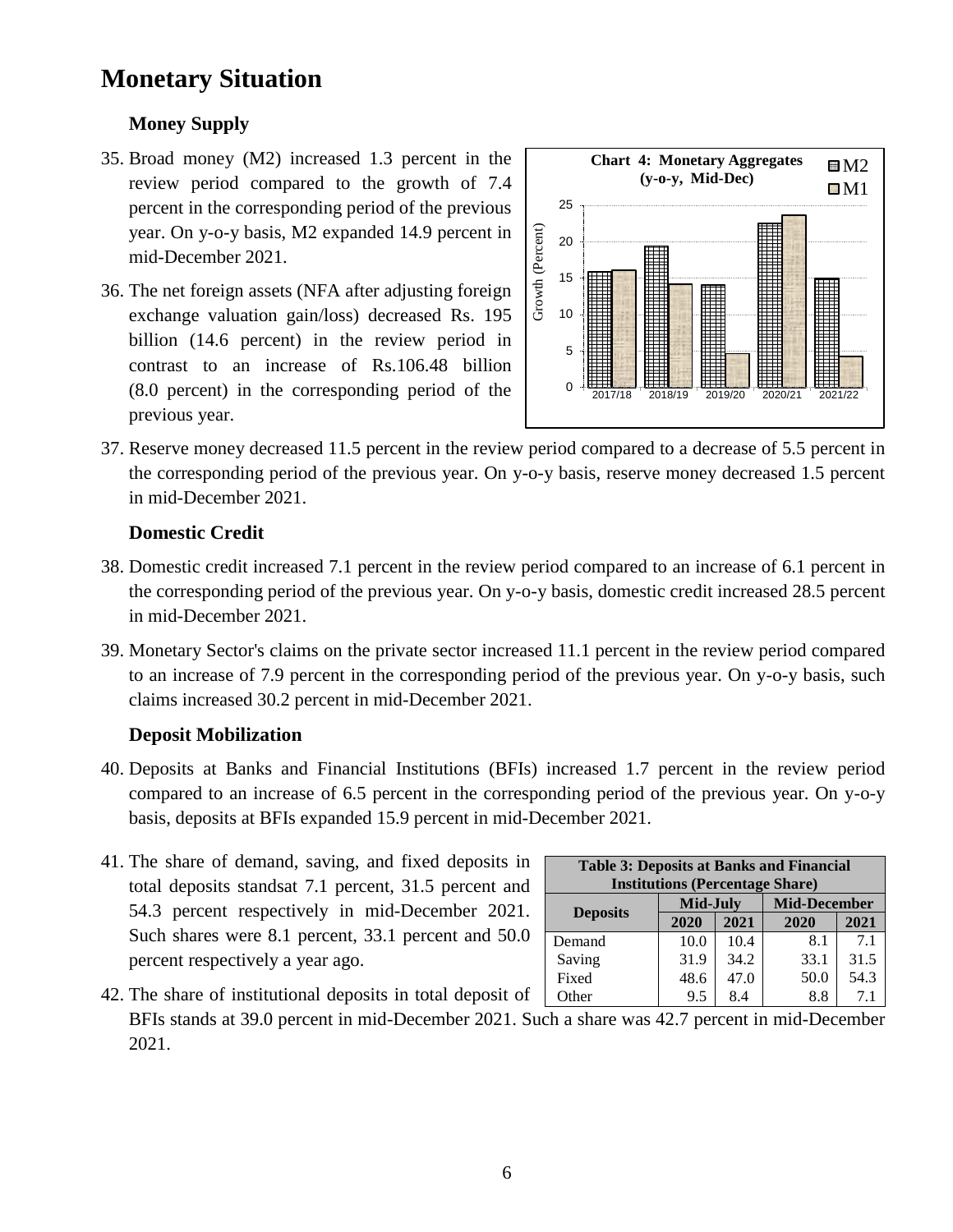### **Credit Disbursement**

- 43. Private sector credit from BFIs increased 10.4 percent in the review period compared to an increase of 7.1 percent in the corresponding period of previous year. On y-o-y basis, credit to the private sector from BFIs increased 31.2 percent in mid-December 2021.
- 44. In the review period, private sector credit from commercial banks, development banks and finance companies increased 10.0 percent, 12.3 percent and 17.5 percent respectively.



- 45. In the review period, out of the total outstanding credit of the BFIs, 66.5 percent is against the collateral of land and building and 12.4 percent against the collateral of current assets (such as agricultural and non-agricultural products). Such ratios were 66.3 percent and 12.1 percent respectively a year ago.
- 46. Outstanding loan of BFIs to the agriculture sector increased 12.1 percent, industrial production sector 10.7 percent, transportation, communication and public sector 5.8 percent, wholesale and retail sector 10.9 percent and service industry sector 4.9 percent in the review period.
- 47. In the review period, term loan extended by BFIs increased 8.7 percent, overdraft 17.2 percent, demand and other working capital loan 5.4 percent, real estate loan (including residential personal home loan) 8.0 percent, trust receipt (import) 8.2 percent and hire purchase loan 5.1 percent while that of margin nature loan decreased 5.3 percent.

### **Liquidity Management**

- 48. In the review period, NRB mopped up Rs.60 billion liquidity of which Rs.28.35 billion was through reverse repo auction and Rs.31.65 billion through deposit collection. In the corresponding period of the previous year, it was Rs.161.80 billion liquidity of which Rs.60 billion was through reverse repo and Rs. 101.80 billion through deposit collection auction.
- 49. In the review period, NRB injected Rs.2721.06 billion liquidity of which Rs.287.23 billion was through repo, Rs.27.22 billion through outright purchase and Rs.2406.62 billion through standing liquidity facility (SLF).
- 50. In the review period, NRB injected liquidity of Rs.66.43 billion through the net sale of USD 0.55 billion from foreign exchange market. Liquidity of Rs.221.84 billion was injected through the net purchase of USD 1.87 billion in the corresponding period of the previous year.
- 51. The NRB purchased Indian currency (INR) equivalent to Rs.216.91 billion through the sale of USD 1.82 billion in the review period. INR equivalent to Rs.191.96 billion was purchased through the sale of USD 1.62 billion in the corresponding period of previous year.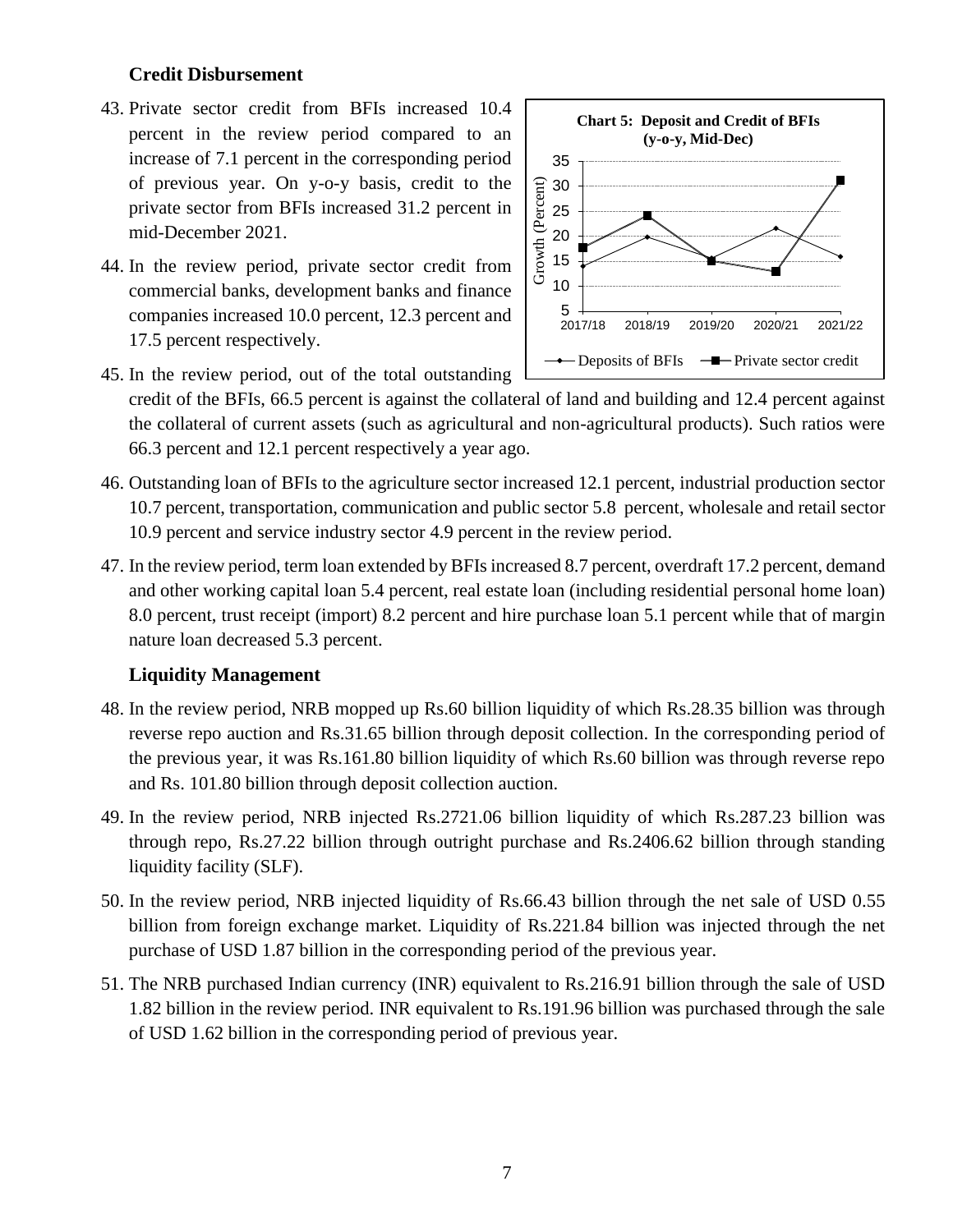### **Refinance, Concessional Loan and Business Continuity Loan**

- 52. The outstanding amount of refinance provided by NRB remained Rs.106.09 billion in mid-December 2021.
- 53. As of mid-December 2021, the outstanding concessional loan is Rs.211.08 billion extended to
	- 1,36,713 borrowers. Of which, Rs.133.19 billion has been extended to 55,757 borrowers for selected commercial agriculture and livestock businesses. Likewise, Rs. 74.25 billion loan has been extended to 78200 women entrepreneurs. Total of 2,756 borrwers have been availed Rs. 3.64 billion concessional loan to other sectors.

| Table 4: Approved Refinance as of Refinance Procedure, 2020 |                  |        |                  |                    |  |  |
|-------------------------------------------------------------|------------------|--------|------------------|--------------------|--|--|
| (Rs. In millions)                                           |                  |        |                  |                    |  |  |
|                                                             | 2020/21          |        |                  | Mid-December, 2021 |  |  |
| <b>Types</b>                                                | No. of           | Amount | No. of           | Amount             |  |  |
|                                                             | <b>borrowers</b> |        | <b>borrowers</b> |                    |  |  |
| General                                                     | 11296            | 98750  | 76               | 9382.6             |  |  |
| Special                                                     | 2040             | 14620  | 15               | 2457.8             |  |  |
| Micro, Cottage<br>and Small<br>enterprises                  | 35554            | 35380  |                  |                    |  |  |
| <b>Total</b>                                                | 48890            | 148750 | 91               | 11840.4            |  |  |
|                                                             |                  |        |                  |                    |  |  |

54. Business continuity loan has been extended to the Covid-19 affected tourism, cottage, small and medium industries for payment of salaries to workers and employees in line with 'Business Continuity Loan Procedure, 2020'. Under this provision, Rs. 1.01 billion loan has been approved as of mid-December 2021.

### **Inter-bank Transaction**

55. In the review period, BFIs interbank transactions amounted Rs.1419.80 billion including Rs.1235.72 billion inter-bank transactions among commercial banksand Rs.184.08 billion among other financial institutions (excluding transactions among commercial banks). In the corresponding period of previous year, such transactions was Rs.207.09 billion including Rs.128.53 billion among commercial banks and Rs.78.56 billion among other financial institutions (excluding transactions among commercial banks).

### **Interest Rates**

- 56. The weighted average 91-day treasury bills rate remained at 5.04 percent in the fifth month of 2021/22, which was 0.60 percent in the corresponding month a year ago. The weighted average inter-bank transaction rate among commercial banks, which was 0.10 percent a year ago, increased to 4.96 percent in the review month. The weighted average inter-bank rate of BFIs which is considered as operating target of monetary policy, stood 4.97 percent in the review month. Such a rate was 0.14 percent a year ago.
- 57. The average base rate of commercial banks stood 8.25 percent in the fifth month of 2021/22 which was 7.36 percent a year ago. Weighted average deposit rate and lending rate of commercial banks stood at 6.24 percent and 9.29 percent respectively in the review month. Such rates were 5.14 percent and 9.37 percent respectively a year ago.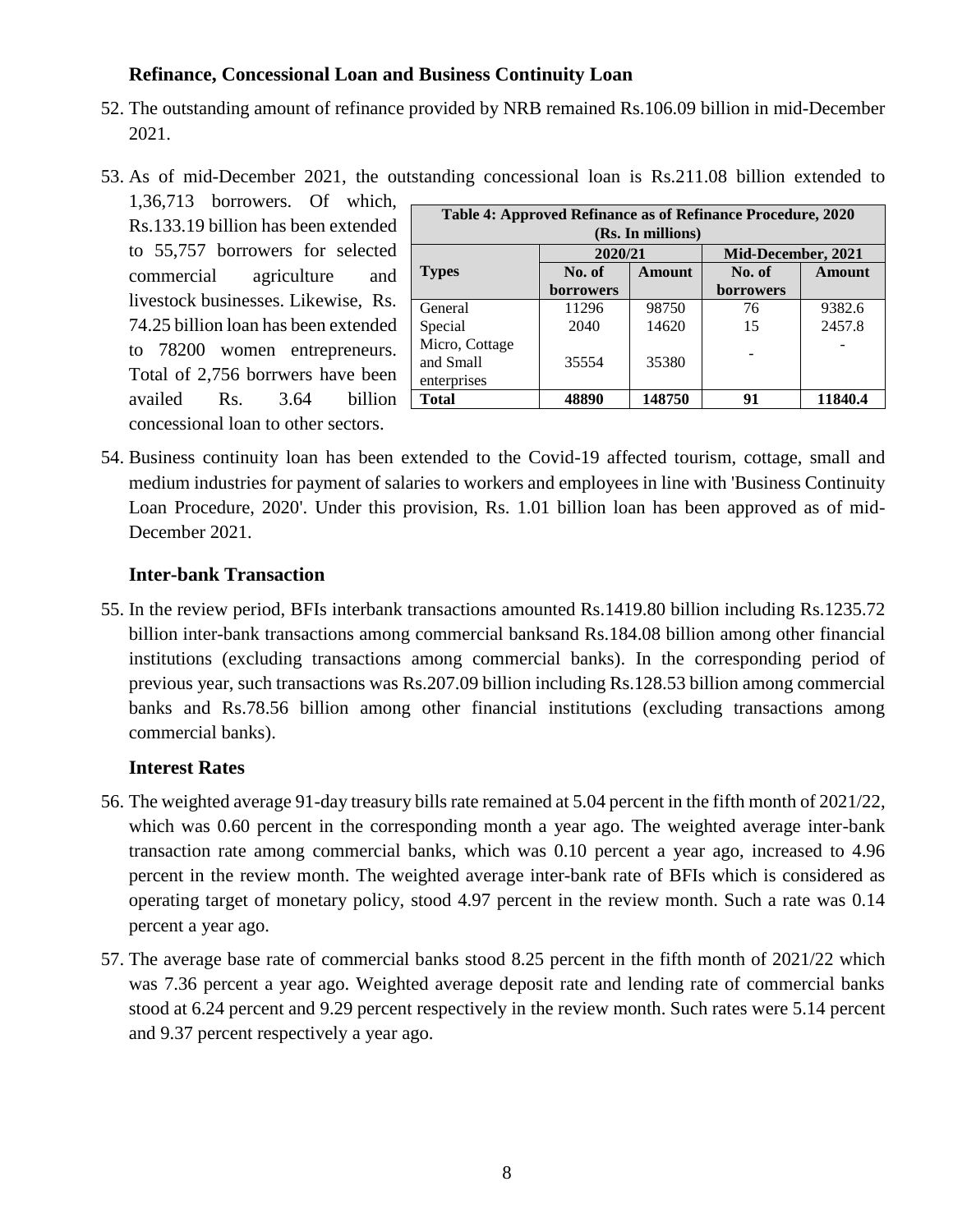### **Merger and Acquisition**

58. After introduction of merger and acquisition policy aimed at strengthening financial stability, the number of BFIs involved in this process reached 239 as of mid-December 2021. Out of which, the license of 177 BFIs was revoked thereby forming 62 BFIs.

### **Financial Access**

- 59. Of the total 753 local levels, commercial banks extended their branches at 750 levels as of mid-December 2021. The number of local levels having commercial bank branches was 749 a year ago.
- 60. The total number of BFIs licensed by NRB remained 129 in mid-December 2021. As of mid-December 2021, 27 commercial banks, 17 development banks, 17 finance companies, 67 microfinance financial institutions and 1 infrastructure development bank are in operation. The number of BFIs branches reached 11,183 in mid-December 2021 from 10,683 in mid-July 2021 (Table 5).

| Table 5: Number of BFIs and their Branches*      |                       |                             |                      |                         |                  |                      |
|--------------------------------------------------|-----------------------|-----------------------------|----------------------|-------------------------|------------------|----------------------|
| <b>Bank and Financial</b><br><b>Institutions</b> | <b>Number of BFIs</b> |                             |                      | <b>Branches of BFIs</b> |                  |                      |
|                                                  | mid-July<br>2020      | mid-<br><b>July</b><br>2021 | mid-December<br>2021 | mid-July<br>2019        | mid-July<br>2020 | mid-December<br>2021 |
| <b>Commercial Banks</b>                          | 27                    | 27                          | 27                   | 4436                    | 4753             | 4847                 |
| <b>Development Banks</b>                         | 20                    | 18                          | 17                   | 1029                    | 1023             | 1059                 |
| <b>Finance Companies</b>                         | 22                    | 17                          | 17                   | 243                     | 222              | 248                  |
| Microfinance Financial<br>Institutions           | 85                    | 70                          | 67                   | 4057                    | 4685             | 5029                 |
| Infrastructure Development<br>Bank               |                       |                             |                      |                         |                  | -                    |
| <b>Total</b>                                     | 155                   | 133                         | 129                  | 9765                    | 10683            | 11183                |

**\***Updated information is available at<http://emap.nrb.org.np/>

## **Electronic Payment Transaction**

61. Electronic payment transaction has increased significantly due to the development of payment infrastructure, policy of encouraging electronic payments and gradual adoption of electronic payment instruments (Database Table 59).